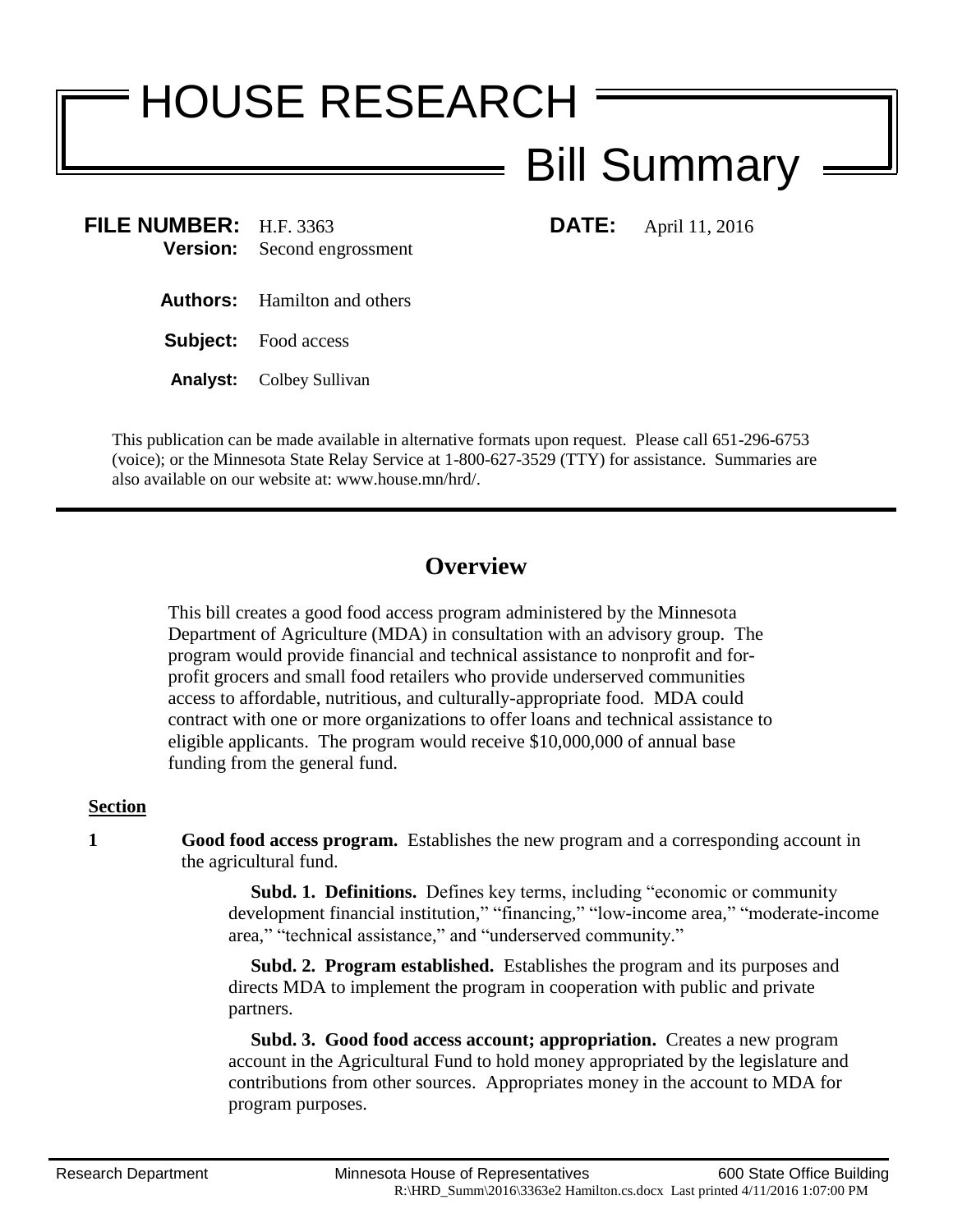#### **Section**

 **Subd. 4. Program administration.** Requires MDA to be administrator of the good food access account for auditing purposes. Requires MDA to establish program requirements and a competitive project-selection process. Authorizes MDA to receive money from philanthropic foundations, financial investors, and other nonstate sources. Authorizes MDA to contract with one or more economic or community development financial institutions to manage the loan/nongrant portion of the program. Authorizes MDA to contract with one or more qualified organizations or public agencies with relevant expertise to provide technical assistance to grantees. Reserves up to 15 percent of the money in the account for MDA's administrative costs. Provides that any balance in the account at the end of a state fiscal year remains in the account and does not cancel. Requires MDA to determine each biennium the appropriate allocation of program dollars between loans, grants, technical assistance, and other financial assistance. Requires MDA to convene an advisory group to encourage public-private, cross-sector collaboration and investment in the program and to ensure that program intent is maintained throughout implementation. Specifies that the advisory group must have diverse representation from throughout the state and identifies certain entities—including the Minnesota Grocers Association and Second Harvest Heartland—that must be represented. Requires MDA to manage and promote the program in cooperation with the advisory group. Requires MDA to establish annual project monitoring and accountability mechanisms in cooperation with the advisory group.

 **Subd. 5. Eligible projects.** Requires MDA to establish project eligibility guidelines and application processes in cooperation with program partners and advisors. Specifies that all projects must either be in an underserved community or serve primarily underserved communities in low-income and moderate-income areas. Lists loan-eligible projects such as new construction, renovation, expansion, and infrastructure upgrades at grocery stores and small food retailers to improve availability of and access to affordable nutritious food and to build capacity in areas of greatest need. Lists projects eligible for grants and technical assistance – feasibility studies, new construction, renovations, expansion of operations, and infrastructure upgrades for small food retailers.

 **Subd. 6. Qualifications for receipt of financing and other financial or technical assistance.** Provides that for-profit and nonprofit entities are eligible for program grants and technical assistance, or loans from a participating economic or community development financial institution. Lists four requirements that each applicant must satisfy. Requires applicants, for at least five years, to: accept SNAP (formerly Food Stamps) benefits; apply for permission to accept WIC benefits and to accept them if approved; allocate at least 30 percent of their retail space to certain affordable, nutritious, and culturally-appropriate foods; comply with MDA's data collection and reporting requirements; and promote the hiring, training, and retention of local or regional residents from low-income and moderate-income areas who reflect area demographics, including communities of color. Exempts small food retailers from the 30-percent-allocation requirement and authorizes them to use program assistance for specific purposes.